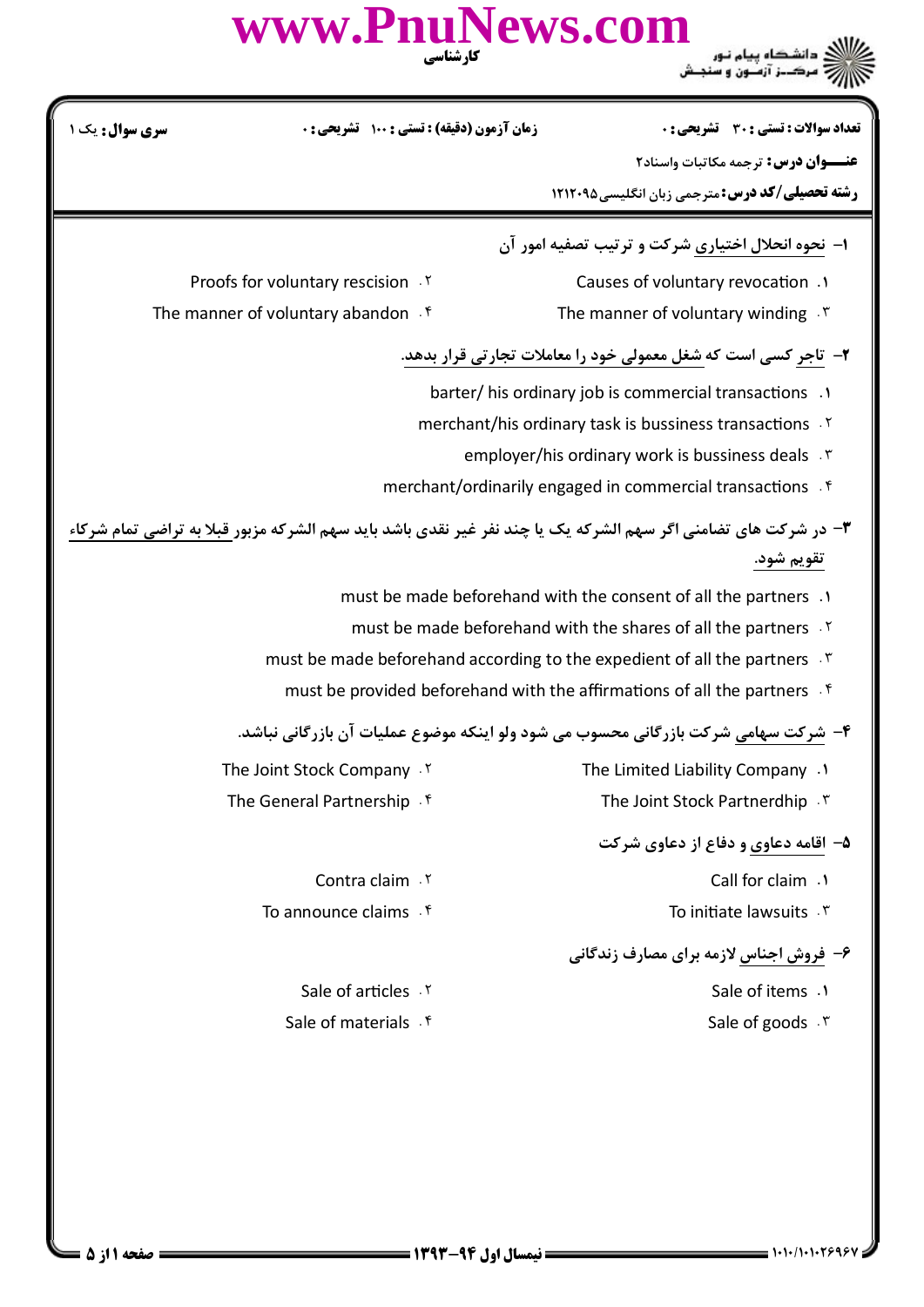

نعداد سوالات : تستي : 30 تشريحي : . زمان آزمون (دقيقه) : تستي : 100 تشريحي : 0 سري سوال : 1 يك

**عنـــوان درس:** ترجمه مكاتبات واسناد٢

**رشته تحصیلی/کد درس:** مترجمی زبان انگلیسی1۲۱۲۰۹۵

- ۷– شرط بر سه قسم است:شرط صفت، شرط نتيجه و شرط فعل اثباتاً يا نفياً
- 1. Condition of description/Condition of conclusion/Conditions about confirm an action or reject it
	- Condition of quality/Condition of result/Conditions about confirm an action or reject it  $\cdot$  \*
	- -Condition of quality/Condition of extraneous events/Conditions about performance or non F performance of a contract
	- -Condition of description/Condition of collateral events/Conditions about performance or non . f performance of a contract
		- ٨– تعهدات به يكي از طرق ذيل ساقط مي شود:

به وسيله وفاي به عهد، به وسيله اقاله، به وسيله ابراء، به وسيله تهاتر و به وسيله مالكيت ما في الذمه

- 1. By release from the obligation, By cancellation, By barter, By possession
- By release from the obligation, By cancellation, By barter, By acquisition of the debt  $\cdot$  \*
- By cancellation of the bargain, By release from obligation, By set off and recoupment, By acquisition  $\cdot$  \* of the debt
- By fulfilment of the obligation,By release from obligation,By set off and recoupment,By acquisition  $\mathfrak{S}$ of the possession

۹– ابراء وقتی موجب سوط تعهد می شود که متعهد برای ابراء اهلیت داشته باشد.

- the party to the contract has the power to terminate .
- the party to the contract has the competence to terminate  $\cdot$ <sup>Y</sup>
	- the creditor to the contract has the power to cancel
		- the party to the contract has the right to cancel  $\cdot$ <sup>6</sup>

۱۰− تهاتر قهری است و بدون این که طرفین در این موضوع تراضی نمایند،حاصل می گردد.

- is bound to abide by the two parties giving their consent .
- is effected without neccessity of the two parties giving their consent  $\cdot$ <sup>r</sup>
	- is achieved without any obligation of the two parties  $\cdot$ "
- is accomplished unless the two parties have made stipulation to that effect  $\cdot$  f

## 11- اگر مديون مالک ما في الذمه خود گردد،ذمه او بري مي شود.

- 1. his liabilities ends . ٢.
- his liabilities changes . Y
- his responsibility violates  $\cdot$ <sup>6</sup> . This responsibility ends . T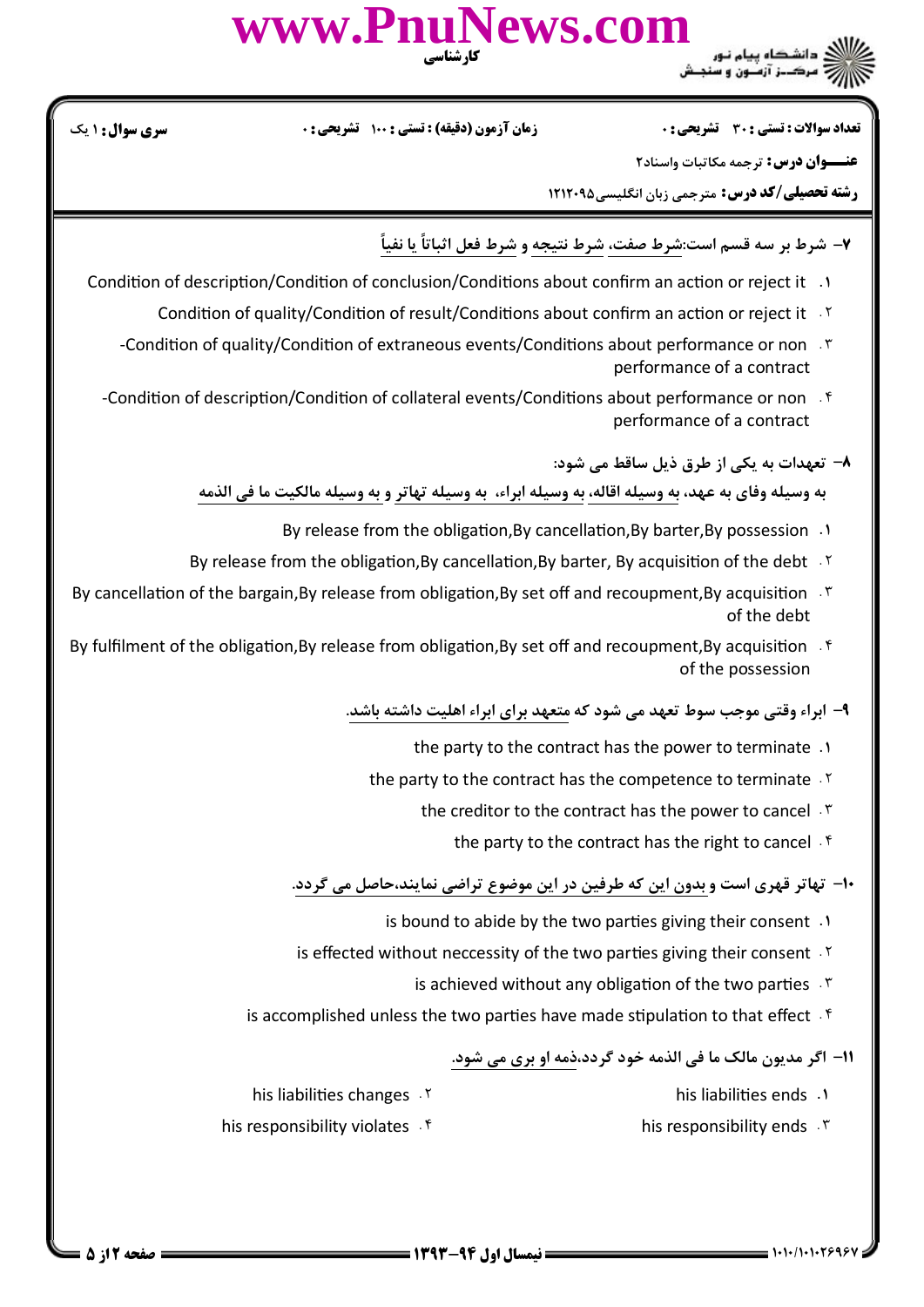## www.PnuNews.com ر .<br>اگر دانشگاه پیام نور<br>۱۸۸۸ مرک ز آزمون و سنجش تعداد سوالات : تستى : 30 - تشريحي : 0 **سری سوال :** ۱ یک **زمان آزمون (دقیقه) : تستی : ۱۰۰ تشریحی: 0** عنــوان درس: ترجمه مكاتبات واسناد٢ **رشته تحصیلی/کد درس:** مترجمی زبان انگلیسی401212 ۱۲- موضوع قرارداد:چاپ و انتشار ″مجموعه قوانین جزایی″ تا تاریخ انتشار می باشد. Object of contract/Criminal Laws . Y Subject of contract/Criminal code .1 Object of contract/Penal Code . f Subject of Contract/Penal Laws . ٣ ۱۳- معادل "بانک تصفیه حساب های بین المللی" کدام گزینه است؟ Bank for international commercial . Y International Bank for cooperatives .1 Bank for international settlement f International Bank for reconstruction . ٣ <mark>۱۴</mark>– معادل فارسی کدام گزینه صحیح نیست؟ Bill of landing . بارنامه دريايى Contract of carriage . Y قرارداد حمل کالا Title of goods . \v عناوين كالاها Support an insurance claim . f اثبات دعوی خسارت از بیمه 1۵- معادل فارس*ی* کدام گزینه صحیح نیست؟ Proved to be a popular line . On invoice . Y طيق صورت حساب كالاي مورد يسند عامه To settle account . f Cash discount . ٣ ايجاد حساب تخفيف نقدى 16-Legal Bill amending part of the Commercial Code

- اسناد قانونی بخشی از **1**۰
- لايحه قانوني پيوست به 3.

## 17-Matters not stipulated in this contract

- موضوعات پیش بینی نشده 1.
- موضوعات درج نشده 8.
- برات قانونی تعدیل بخشی از 2. لايحه قانوني اصلاح قسمتي از 4.
- موضوعات ثبت نشده 2.
- موضوعات تصويب نشده .4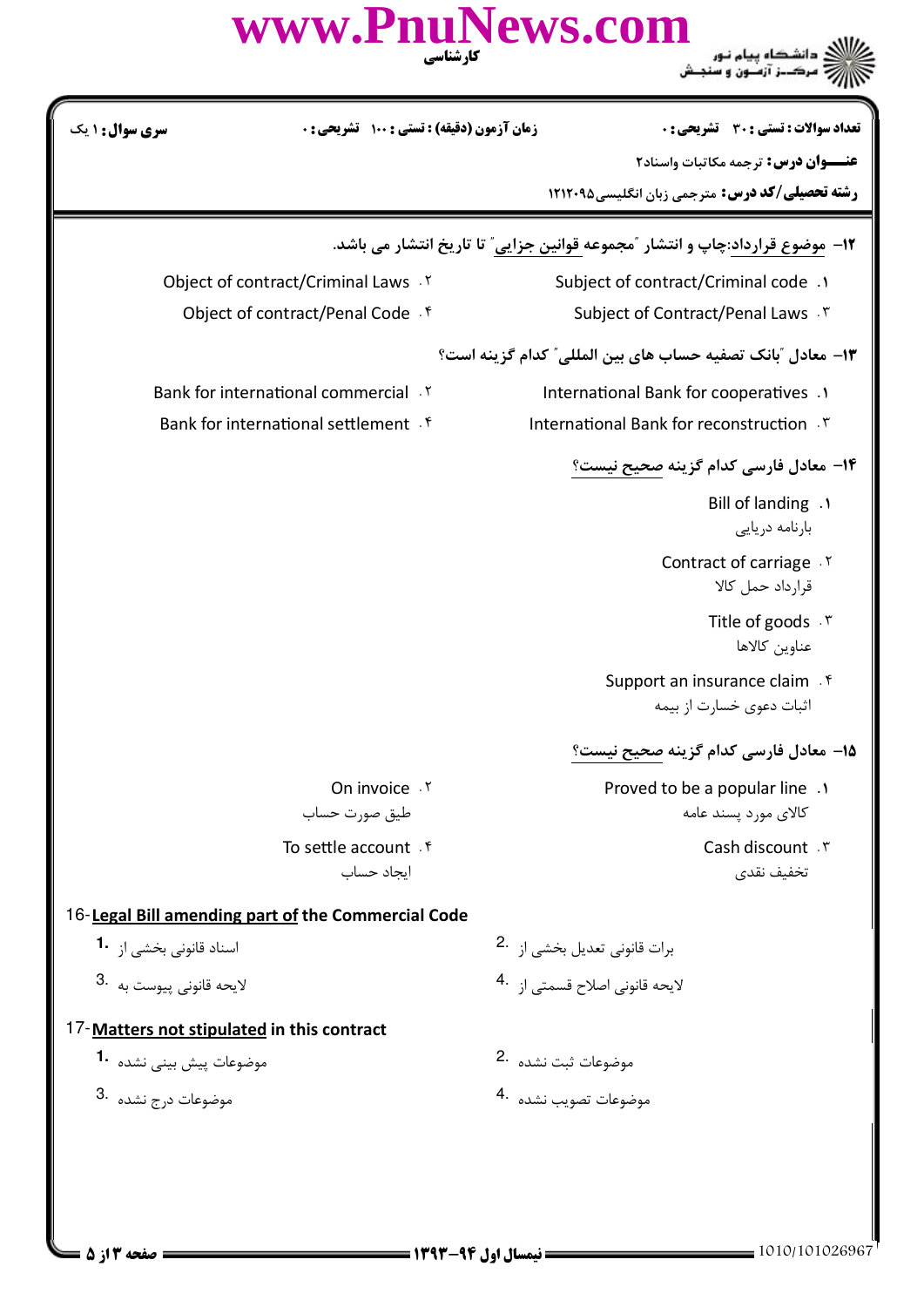|                                                                                                                             | www.PnuNews.com<br>کار شناسی                                                                                                                         |                                           | ر دانشگاه پیام نور<br>۱۳۸۸ - مرکــز آزمــون و سنجــش   |  |  |
|-----------------------------------------------------------------------------------------------------------------------------|------------------------------------------------------------------------------------------------------------------------------------------------------|-------------------------------------------|--------------------------------------------------------|--|--|
| سری سوال : یک ۱                                                                                                             | زمان آزمون (دقیقه) : تستی : 100 تشریحی : 0                                                                                                           |                                           | تعداد سوالات : تستي : 30 قشريحي : 0                    |  |  |
|                                                                                                                             |                                                                                                                                                      |                                           | عنــوان درس: ترجمه مكاتبات واسناد٢                     |  |  |
|                                                                                                                             |                                                                                                                                                      |                                           | <b>رشته تحصیلی/کد درس: مترجمی زبان انگلیسی401212 ا</b> |  |  |
|                                                                                                                             | 18-This contract is made under the laws of the Islamic Republic of Iran hereinafter referred to as<br>"BUYER" with principal office at Tehran, Iran. |                                           |                                                        |  |  |
|                                                                                                                             | که شرکت از این پس برای خریدار به مکان جدید ایران-تهران منتقل می شود <b>1</b> ۰                                                                       |                                           |                                                        |  |  |
|                                                                                                                             | که خریدار از این پس باید به ایران-تهران مراجعه کند 2.                                                                                                |                                           |                                                        |  |  |
|                                                                                                                             | که از این پس مرکز آن برای خریدار در ایران-تهران خواهد بود <sup>.3</sup>                                                                              |                                           |                                                        |  |  |
|                                                                                                                             | که از این پس خریدار نامیده خواهد شد،و مرکز آن در ایران-تهران واقع می باشد <sup>4</sup> ۰                                                             |                                           |                                                        |  |  |
| modification.                                                                                                               | 19-This agreement comprises the sale and purchase of the property, dismantling, repair and                                                           |                                           |                                                        |  |  |
| تعمير كردن 1.                                                                                                               |                                                                                                                                                      | اوراق كردن و پياده كردن 2.                |                                                        |  |  |
| نعويض كردن .3                                                                                                               |                                                                                                                                                      | مونتاژ کردن 4.                            |                                                        |  |  |
| 20-To optimize the products                                                                                                 |                                                                                                                                                      |                                           |                                                        |  |  |
| كاهش داد <sub>ن</sub> <b>1</b> ۰                                                                                            |                                                                                                                                                      | مشخص کردن۔2                               |                                                        |  |  |
| 4. حد مطلوب , ساندن 3.                                                                                                      |                                                                                                                                                      | ۔<br>تخصصی کردن ۔4                        |                                                        |  |  |
| timely manner.                                                                                                              | 21-Due to defective design and manufacturing these parts will be replaced at the SELLER'S expense in                                                 |                                           |                                                        |  |  |
|                                                                                                                             | با هزینه خود فروشنده در زمانی که تعیین کند تعویض خواهد شد. <b>1</b>                                                                                  |                                           |                                                        |  |  |
|                                                                                                                             | به هزینه فروشنده و در زمان مشخص مسترد خواهد شد .2                                                                                                    |                                           |                                                        |  |  |
|                                                                                                                             | به هزینه فروشنده و به موقع تعویض مسترد خواهد شد 3.                                                                                                   |                                           |                                                        |  |  |
| با هزینه پرداختی از سوی فروشنده و در مدتی کوتاه مسترد خواهد شد . 4                                                          |                                                                                                                                                      |                                           |                                                        |  |  |
|                                                                                                                             | 22-Approval of the contract by competent authorities of the Islamic Republic of Iran.                                                                |                                           |                                                        |  |  |
| مقامات قانونی <b>1</b> ۰                                                                                                    | مراجع ذي صلاح 2.                                                                                                                                     | مقامات عال , تبه <sup>.3</sup>            | مراجع ذي نفع <sup>4</sup> ۰                            |  |  |
| 23-If these are caused by events such as invasions, act of God or other similar occurrences                                 |                                                                                                                                                      |                                           |                                                        |  |  |
| تهاجمات 1۰                                                                                                                  | بلاياى طبيعى 2.                                                                                                                                      | استعمال ناد <sub>ر</sub> ست <sup>.3</sup> | حوادث غيرمترقبه 4.                                     |  |  |
| 24-This contract shall enure to the benefit of and be binding upon the parties and each of their<br>curators and assignees. |                                                                                                                                                      |                                           |                                                        |  |  |
| مديران 1.                                                                                                                   | مجريان 2.                                                                                                                                            | جانشينا <sub>ن</sub> 3.                   | متصديا <sub>ن</sub> .4                                 |  |  |
|                                                                                                                             |                                                                                                                                                      |                                           |                                                        |  |  |